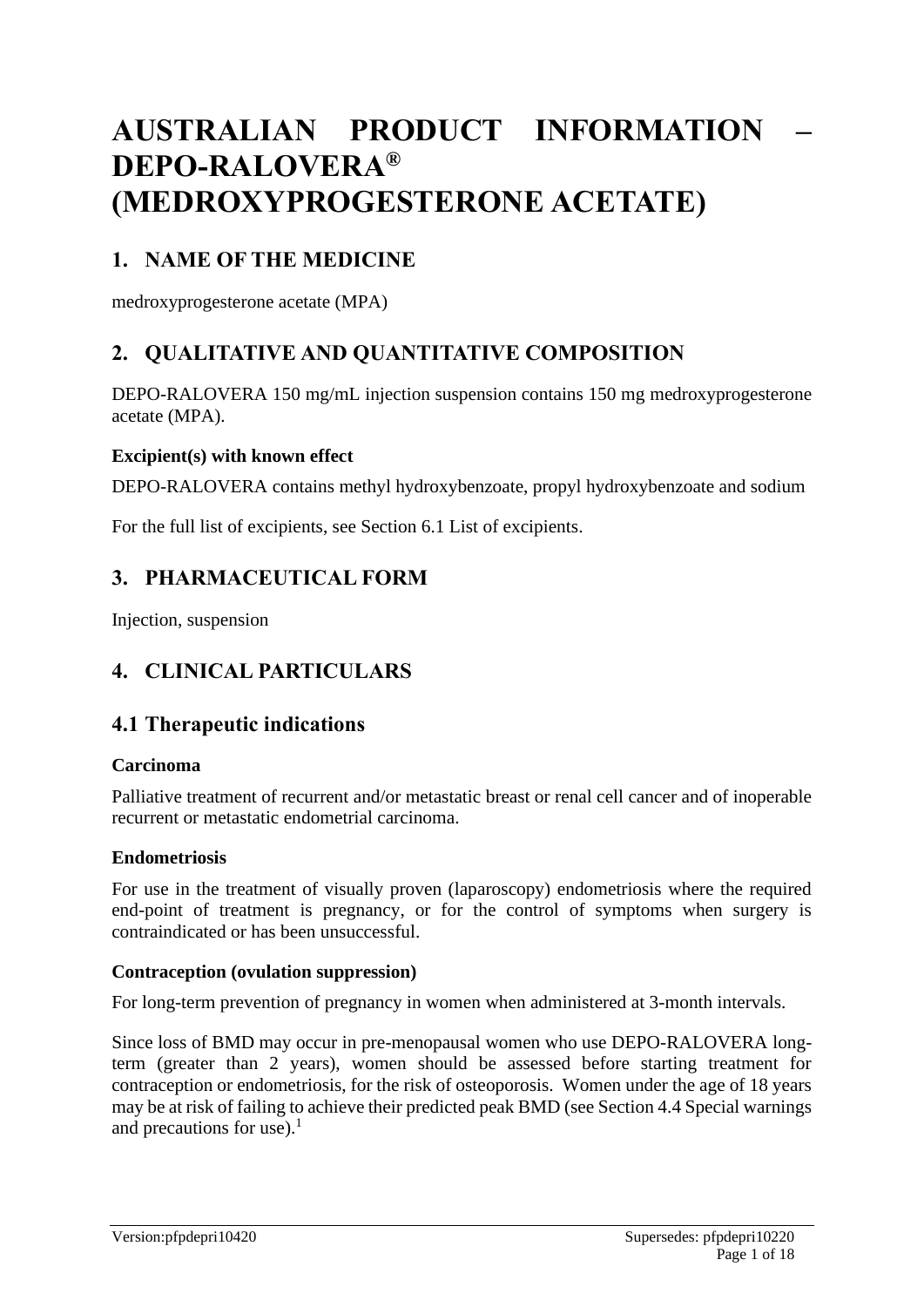# **4.2 Dose and method of administration**

#### **Inoperable, recurrent, metastatic, endometrial & renal carcinoma**

Initially, 600 mg to 1200 mg weekly followed by 450 mg to 600 mg every 1 to 4 weeks for maintenance.

#### **Breast carcinoma**

IM injection 500 mg daily for 4 weeks then 500 mg to 1000 mg at weekly intervals for maintenance.

#### **Endometriosis**

50 mg weekly or 100 mg every 2 weeks by IM injection for at least 6 months.

#### **Contraception (ovulation suppression)**

150 mg every 3 months by deep IM injection. To increase assurance that the patient is not pregnant at the time of the first administration it is recommended that this injection is given only:

- during the first 5 days after the onset of normal menstrual period
- within 5 days post-partum if not breast-feeding or
- if breast-feeding, at 6 weeks post-partum, after having excluded pregnancy.

If the period between injections is greater than 14 weeks, the physician should determine that the patient is not pregnant before administering the drug.

BMD should be evaluated when considering contraceptive or endometriotic treatment beyond 2 years.<sup>1</sup> An evaluation of BMD may also be appropriate in some patients who use DEPO-RALOVERA long-term for oncology indications.<sup>2</sup>

Gluteal infiltration and abscess formation may occur with IM administration. This complication appears to be particularly related to the volume administered and careful attention to injection technique should be observed. If large volumes are to be given, i.e., greater than 2.5 mL, then divided administration into several sites is recommended. It is also important that the suspension be shaken well before use and administered by deep IM injection into the gluteal muscle.

Routine or long-term cyclic use of supplemental estrogens with DEPO-RALOVERA is not recommended. Excessive or prolonged bleeding which becomes troublesome to the patient can usually be controlled by the administration of oral or parenteral estrogens in the equivalent of 0.05 mg to 0.1 mg ethinylestradiol daily for 7 to 21 days. This therapy can be continued for 1 to 2 cycles, but should not be considered for long term administration.

If abnormal bleeding persists, appropriate investigation should be instituted to rule out the possibility of organic pathology.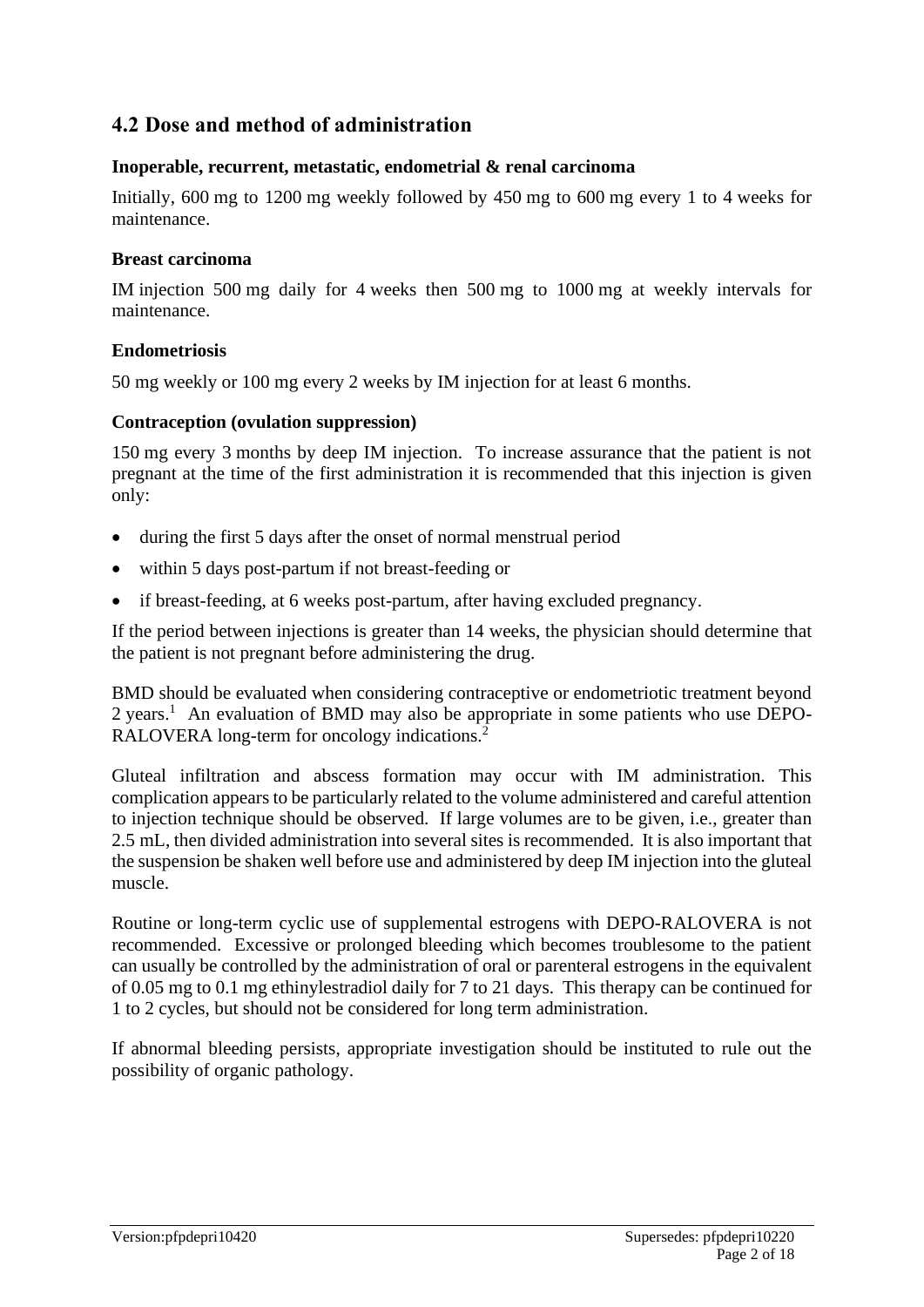# **4.3 Contraindications**

DEPO-RALOVERA is contraindicated in patients with:

- thrombophlebitis, thromboembolic disorders, cerebral apoplexy or patients with a past history of these conditions
- markedly impaired liver function
- undiagnosed vaginal bleeding
- undiagnosed urinary tract bleeding
- undiagnosed breast pathology
- missed abortion
- known sensitivity to MPA or any of the excipients in the injection (see Section 6.1 List of excipients)
- known or suspected pregnancy (see Section 4.6 Fertility, pregnancy and lactation Use in pregnancy)
- severe uncontrolled hypertension
- known or suspected malignancy of the breast (excluding use in oncology indications).

# **4.4 Special warnings and precautions for use**

### **Physical examination**

The pre-treatment physical examination should include special reference to breast and pelvic organs as well as Papanicolaou smear.

### **Thromboembolic disorders**

The physician should be alert to the earliest manifestations of thrombotic disorders (thrombophlebitis, cerebrovascular disorders, pulmonary embolism, and retinal thrombosis). Should any of these occur or be suspected, the drug should be discontinued immediately.

### **Ocular disorders**

Discontinue medication pending examination if there is sudden partial or complete loss of vision, or if there is a sudden onset of proptosis, diplopia or migraine. If examination reveals papilloedema, or retinal vascular lesions, medication should be withdrawn.

### **Bleeding irregularities**

Most women receiving DEPO-RALOVERA for contraception experienced disruption of menstrual bleeding patterns. Altered bleeding patterns including irregular or unpredictable bleeding or spotting, or rarely, heavy or continuous bleeding. If abnormal bleeding persists or is severe, appropriate investigations should be instituted to rule out the possibility of organic pathology and appropriate treatment should be instituted when necessary.

As women continued to use DEPO-RALOVERA, fewer experienced intermenstrual bleeding and more experience amenorrhoea. By month 12, amenorrhoea was reported by 57% of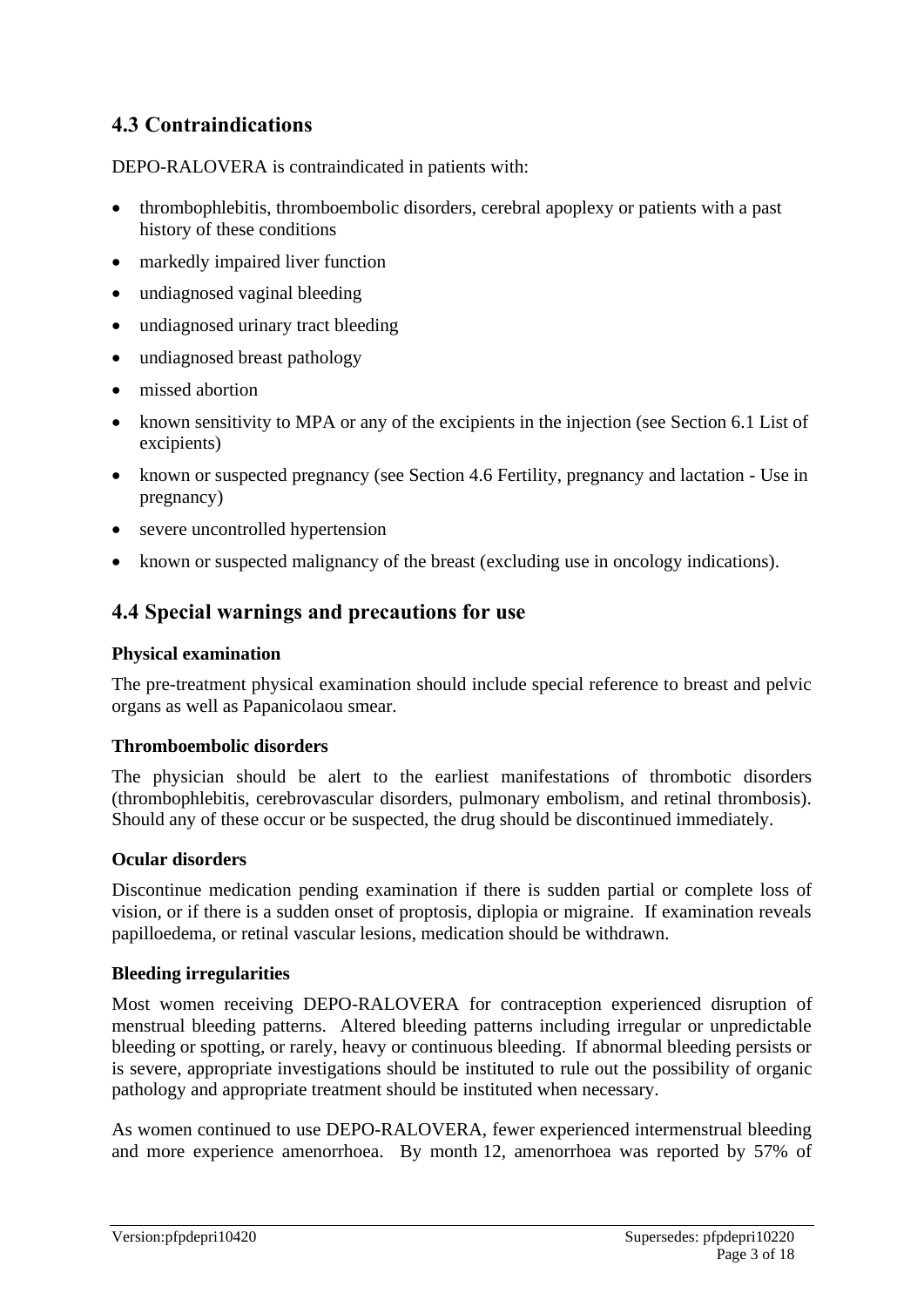women, and by month 24, amenorrhoea was reported by 68% of women using DEPO-RALOVERA. 3

Infertility and anovulation with amenorrhoea and/or erratic menstrual patterns may persist for periods of up to 18 months and occasionally longer following either single or multiple injections of DEPO-RALOVERA.

#### **Bone mineral density changes**

#### **Contraception and endometriosis**

Use of DEPO-RALOVERA reduces serum estrogen levels and is associated with a statistically significant loss of BMD as bone metabolism accommodates to a lower estrogen level. This loss of BMD is of particular concern during adolescence and early adulthood, a critical period of bone accretion. Bone loss is greater with increasing duration of use and may not be completely reversible. It is unknown if use of DEPO-RALOVERA by younger women will reduce peak bone mass and increase the risk for osteoporotic fracture in later life.

In adult females, BMD was observed for a period of 2 years after DEPO-RALOVERA injection was discontinued and mean BMD increased but deficits at the total hip, femoral neck and lumbar spine remain.

In adolescent females, the decrease in BMD appears to fully reversible after DEPO-RALOVERA is discontinued and ovarian estrogen production increases.<sup>1</sup> Full recovery took 1.2 years at the lumbar spine, 4.6 years for total hip and 4.6 years at the femoral neck after therapy was discontinued. Longer duration of treatment and smoking were associated with slower recovery (see Section 5.1 Pharmacodynamic properties - Clinical trials - BMD changes in adolescent females (12 to 18 years)). )). In contrast, unmatched, untreated subjects showed mean BMD increases at 240 weeks of 6.4 %, 1.7 % and 1.9 % for lumbar spine, total hip and femoral neck, respectively.

DEPO-RALOVERA should only be used as a long-term (e.g., longer than 2 years) contraceptive method or treatment for endometriosis if other contraceptive methods or endometriotic treatments are inadequate. BMD should be evaluated DEPO-RALOVERA is used long term.<sup>1</sup> In adolescent females, interpretation of BMD results should take into account patient age and skeletal maturity.<sup>1</sup> Since loss of BMD may occur in pre-menopausal women who use DEPO-RALOVERA long-term (greater than 2 years), a risk/benefit assessment, which also takes into consideration the decrease in BMD that occurs during pregnancy and/or lactation, should be considered.<sup>1</sup>

Other contraceptive methods or endometriotic treatments should be considered in the risk/benefit analysis for the use of DEPO-RALOVERA in women with osteoporotic risk factors such as:

- chronic alcohol and/or tobacco use
- chronic use of drugs that can reduce bone mass, e.g., anticonvulsants or corticosteroids
- low body mass index or eating disorder, e.g., anorexia nervosa or bulimia
- metabolic bone disease
- strong family history of osteoporosis.

See Section 5.1 Pharmacodynamic properties - Clinical trials.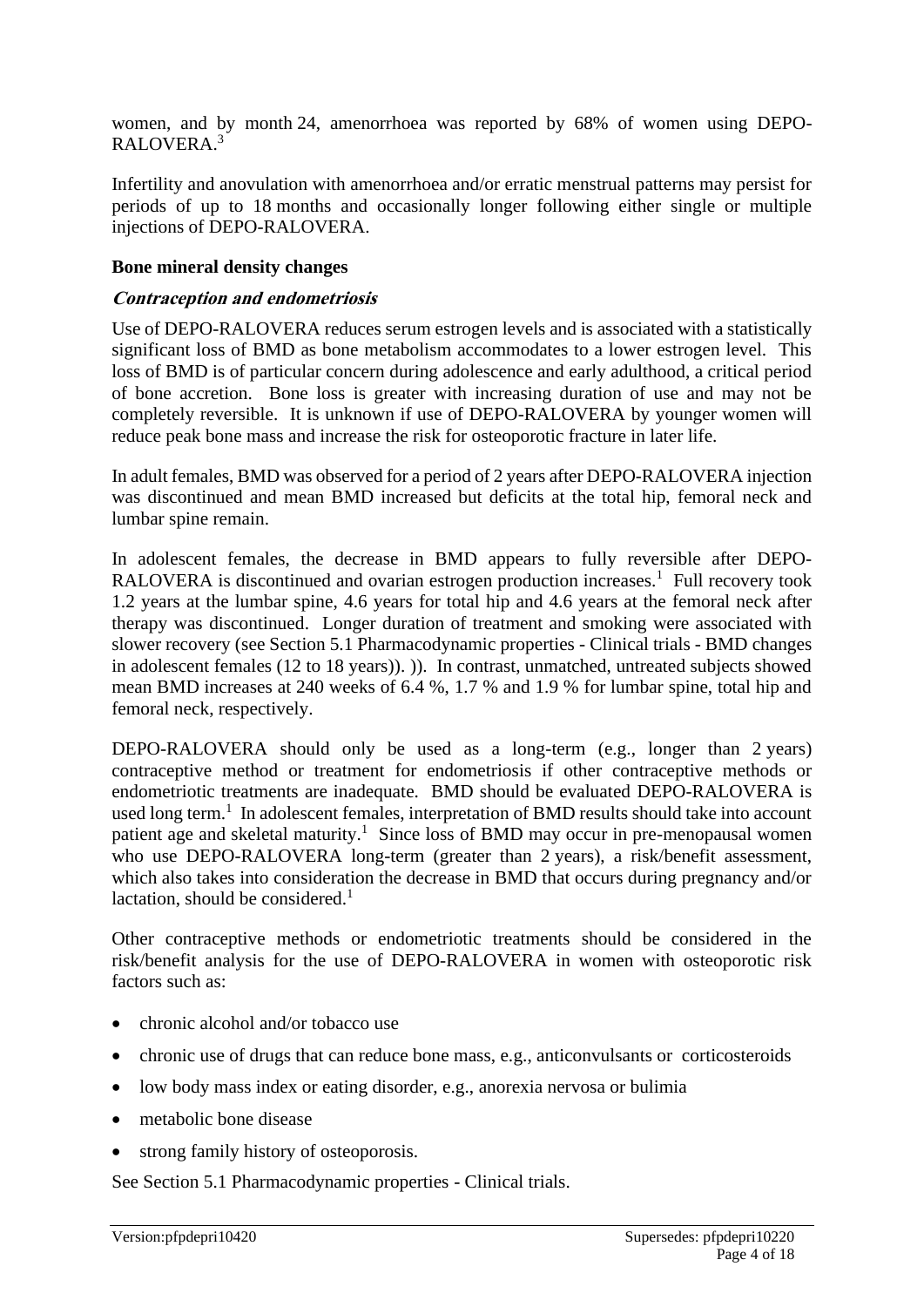### **Oncology**

There are no studies on the BMD effects of high doses of parenteral DEPO-RALOVERA for oncology use.

However, two clinical studies of adult women of childbearing potential and of adolescent females given DEPO-RALOVERA 150 mg IM every 3 months, for contraception, demonstrated significant decreases in BMD (see Section 5.1 Pharmacodynamic properties - Clinical trials). Decreases in serum estrogen due to DEPO-RALOVERA may result in a decrease in BMD in a pre-menopausal woman and may increase her risk for developing osteoporosis later in life.<sup>2</sup>

An evaluation of BMD may be appropriate in some patients who use DEPO-RALOVERA long term. $<sup>2</sup>$ </sup>

It is recommended that all patients have adequate calcium and Vitamin D intake.<sup>4</sup>

### **Cancer risks**

Long-term case-controlled surveillance of DEPO-RALOVERA use for contraception found slight or no increased overall risk of breast cancer<sup>5</sup> and no increased overall risk of ovarian,<sup>6</sup> liver,<sup>7</sup> or cervical cancer.<sup>8</sup> There was a prolonged effect of reducing the risk of endometrial<sup>9</sup> cancer in the population of users, with a relative risk (RR) of 0.21 (95% Confidence Interval [CI] of 0.06-0.79). This protective effect lasts for at least 8 years after the cessation of DEPO-RALOVERA use.

The overall RR of breast cancer associated with the use of DEPO-RALOVERA appears to be 1.2 (95% CI 0.96-1.52). However, an increased RR of 2.19 (95% CI 1.23-3.89)<sup>1</sup> has been associated with use of DEPO-RALOVERA in women whose first exposure to the drug was within the previous 4 years and were under 35 years of age. The RR increases in women aged between 25 and 34 years of age (RR of 2 (95% CI 1.0-3.8) and rises to 4.6 (95% CI 1.4-15.1)) in women aged less than 25 years with more than 2 years exposure to DEPO-RALOVERA.<sup>10</sup> The risk of breast cancer<sup>5</sup> was comparable in similar groups of women who used either DEPO-RALOVERA or an oral contraceptive.

The Australian Institute of Health & Welfare<sup>11</sup> report, between 1983 to 1985, an average incidence rate for breast cancer in Australian women, aged 30 to 34 years, of 20.97/100,000. A RR of 2.19, thus, increases the possible risk from 20.97 to 45.92 cases per 100,000 women. The attributable risk, therefore, is 24.95 per 100,000 women per year.

The overall, non-significant, relative rate of invasive squamous cell cervical cancer in women who ever used DEPO-RALOVERA was estimated at 1.11 (95% CI 0.95-1.28). A statistically insignificant increase in RR estimates of invasive squamous cell cervical cancer has been associated with the use of DEPO-RALOVERA in women who were first exposed before the age of 35 years (RR of 1.22 to 1.28, 95% CI 0.93-1.70). No trends in risk with duration of use or times since initial or most recent exposure were observed.

#### **Accidental pregnancies**

Infants from accidental pregnancies that occur 1 to 2 months after injection of DEPO-RALOVERA may be at increased risk of low birth weight, which in turn may be associated with an increased risk of neonatal death. The attributable risk is low because such pregnancies are uncommon.12,13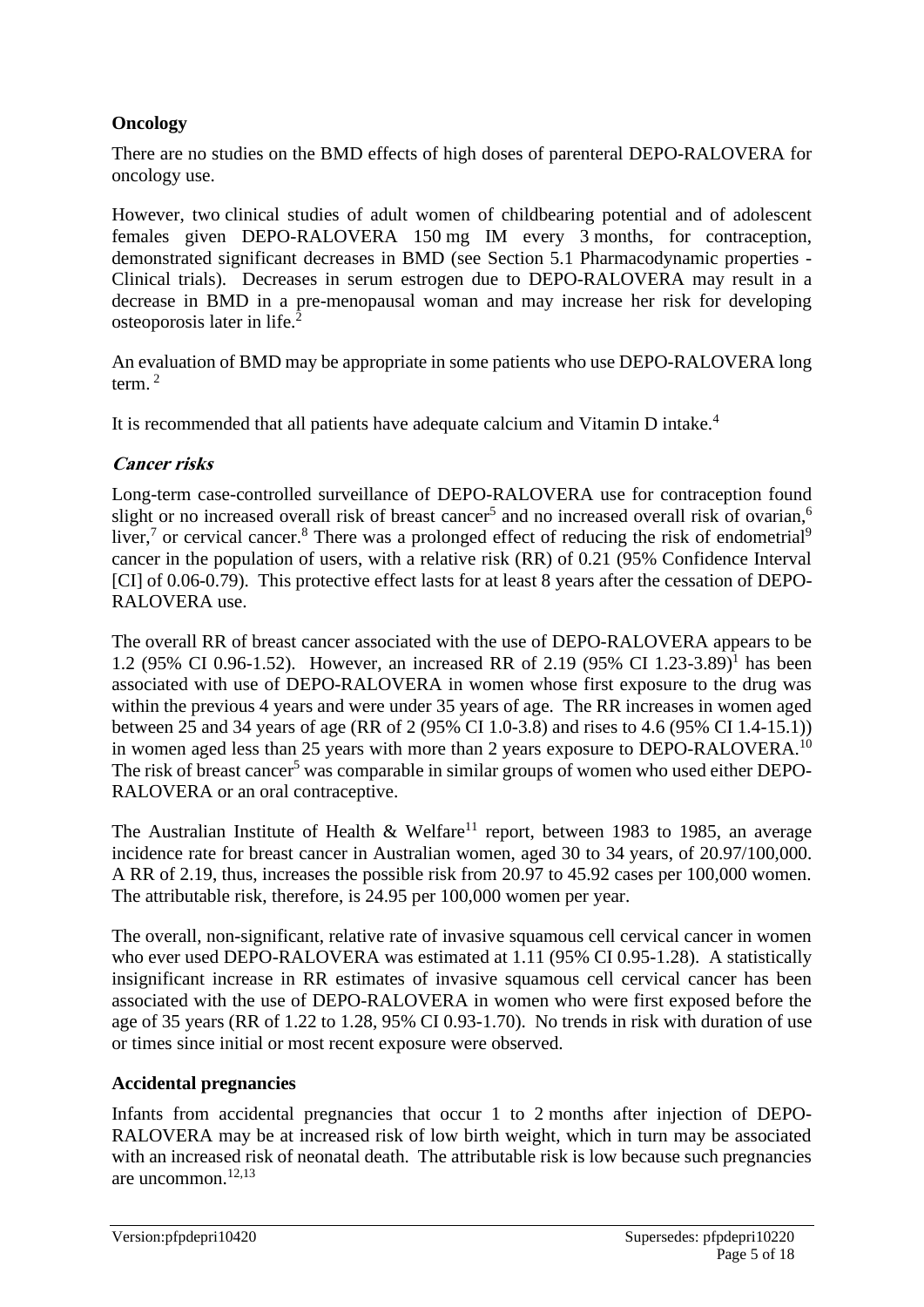A significant increase in polysyndactyly and chromosomal anomalies was observed among infants of DEPO-RALOVERA users, the former being most pronounced in women under 30 years of age. The unrelated nature of these defects, the lack of confirmation from other studies, the distant preconceptual exposure to DEPO-RALOVERA, and the chance effects due to multiple statistical comparisons, make a causal association unlikely.<sup>14</sup>

### **Ectopic pregnancy**

As with all forms of hormonal contraception, healthcare providers should be alert to the possibility of an ectopic pregnancy among women using DEPO-RALOVERA who become pregnant or complain of severe abdominal pain.

### **Sexually transmitted infections**

DEPO-RALOVERA 150 mg/mL is intended to prevent pregnancy. Women should be counselled that DMPA injectable suspension does not protect against sexually transmitted infections (STIs) including HIV infection (AIDS) but equally, DMPA is a sterile injection and, used as directed, will not expose them to sexually transmitted infections. Safer sex practices including correct and consistent use of condoms reduce the transmission of STIs through sexual contact, including HIV.

In all situations where cessation of therapy is warranted, the physician should be aware of the slow elimination of the depot formulation.

Clinical suppression of adrenocorticoid function has not been observed at low dose levels, however, at the high doses used in the treatment of cancer, corticoid-like activity has been reported. MPA may decrease adrenocorticotrophic hormone and hydrocortisone blood levels. Animal studies show that MPA possesses adrenocorticoid activity.

### **Anaphylactic and anaphylactoid reactions**

Anaphylactic and anaphylactoid reactions have occasionally been reported in patients treated with IM MPA.

# **Fluid retention**

Because this drug may cause some degree of fluid retention, conditions which might be influenced by this factor, such as epilepsy, migraine, asthma, or cardiac or renal dysfunction, require careful observation.

# **Breakthrough bleeding**

Breakthrough bleeding is likely to occur in patients being treated for endometriosis. No other hormonal intervention is recommended for managing this bleeding. Non-functional causes should also be borne in mind and in cases of undiagnosed vaginal bleeding, adequate diagnostic measures are indicated.

### **Carbohydrate metabolism**

A decrease in glucose tolerance has been observed in some patients on progestogens. The mechanism of this decrease is obscure. For this reason, diabetic patients should be carefully observed while receiving progestogen therapy.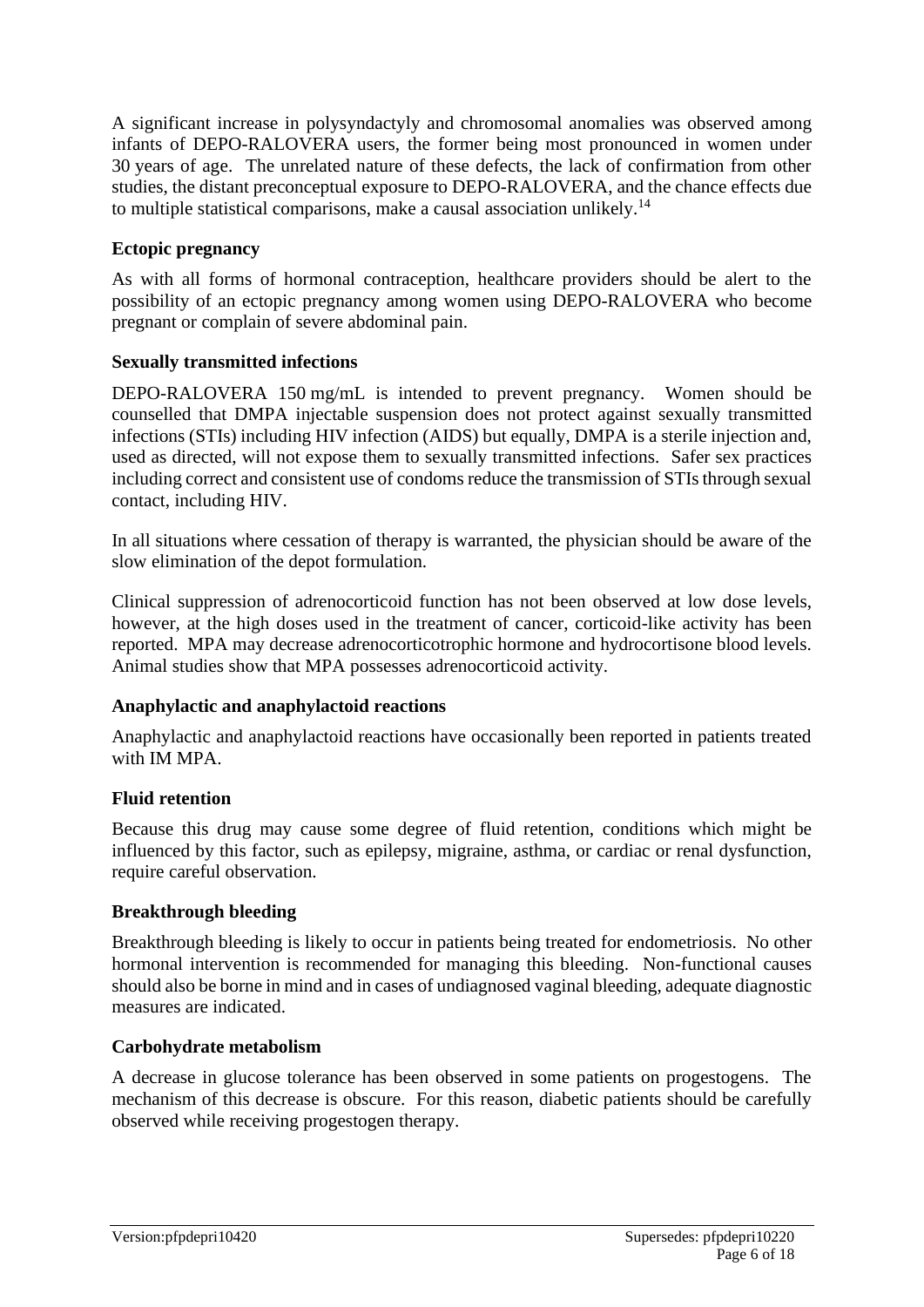#### **CNS disorders and convulsions**

Patients who have a history of mental depression should be carefully observed and the drug discontinued if the depression recurs to a serious degree.

### **Weight changes**

There is a tendency for women to gain weight while on DEPO-RALOVERA therapy. From an initial average body weight of 61.8 kg women who completed 1 year of therapy with DEPO-RALOVERA gained an average of 2.45 kg. Women who completed 2 years of therapy gained an average of 3.68 kg. Women who completed 4 years gained an average of 6.3 kg. Women who completed 6 years gained an average of 7.5 kg. Two per cent of women withdrew from a large-scale clinical trial because of excessive weight gain.

### **Return of fertility**

DEPO-RALOVERA has a prolonged contraceptive effect. In a large US study of women who discontinued use of DEPO-RALOVERA to become pregnant, data are available for 61% of them. Based on Life-Table analysis of these data, it is expected that 65% of women who do become pregnant may conceive within 12 months. 83% may conceive within 15 months, and 93% may conceive within 18 months from the last injection. The median time for those who do conceive is 10 months following the last injection with a range of 4 to 31 months, and is unrelated to the duration of use. No data are available for 39% of the patients who discontinued DEPO-RALOVERA and were lost to follow-up or changed their mind.

### **Liver function**

Certain endocrine and possible liver function tests may be affected by treatment with DEPO-RALOVERA. Therefore, if such tests are abnormal in a patient taking DEPO-RALOVERA, it is recommended that they be repeated after the drug has been withdrawn. If jaundice develops, consideration should be given to not readminister DEPO-RALOVERA.

### **Patient age**

The age of the patient constitutes no absolute limiting factor although treatment with progestogens may mask the onset of the climacteric.

### **Pathology tests**

The pathologist should be advised of progestin therapy when relevant specimens are submitted.

### **IM administration**

Gluteal infiltration and abscess formation may occur with IM administration. The IM suspension is not formulated for subcutaneous injection (see Section 4.2 Dose and method of administration).

### **General**

Because of the prolonged action and the resulting difficulty in predicting the time of withdrawal bleeding following injection, DEPO-RALOVERA is not recommended for treatment for secondary amenorrhoea or dysfunctional uterine bleeding. In these conditions, oral therapy is recommended.

MPA used in the treatment of cancer patients may produce Cushingoid symptoms.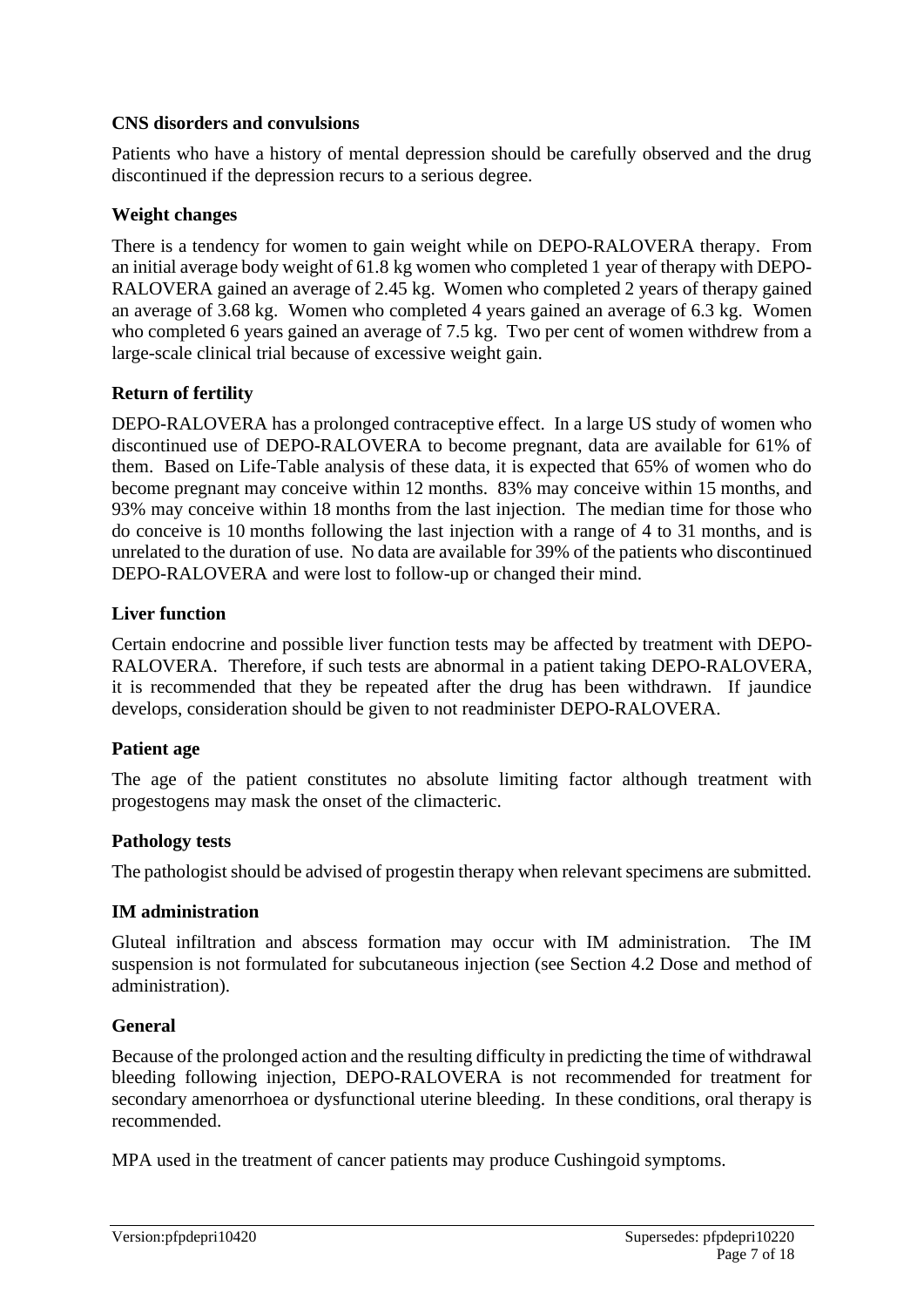#### **Use in hepatic impairment**

No clinical studies have evaluated the effect of hepatic disease on the pharmacokinetics of MPA. However, MPA is almost exclusively eliminated by hepatic metabolism and steroid hormones may be poorly metabolised in patients with severe liver insufficiency (see Section 4.3 Contraindications).

#### **Use in renal impairment**

See Section 4.4 Special warnings and precautions for use - Fluid retention.

#### **Use in the elderly**

No data available.

#### **Paediatric use**

DEPO-RALOVERA is not indicated before menarche. Data are available in adolescent females (12 to 18 years)<sup>15</sup> (see Section 5.1 Pharmacodynamic properties - Clinical trials). Other than concerns about loss of BMD, the safety and effectiveness of DEPO-RALOVERA are expected to be the same for postmenarcheal adolescent and adult females.

#### **Effects on laboratory tests**

The following laboratory tests may be affected by the use of DEPO-RALOVERA:

- gonadotrophin levels
- plasma progesterone levels
- urinary pregnanediol levels
- plasma testosterone levels (in the male)
- plasma estrogen levels (in the female)
- plasma cortisol levels
- glucose tolerance test
- metyrapone test the use of MPA in oncology indications may also cause partial adrenal insufficiency (decrease in pituitary-adrenal axis response) during metyrapone testing. Thus, the ability of the adrenal cortex to respond to adrenocorticotrophic hormone should be demonstrated before metyrapone is administered
- sex hormone-binding-globulin concentrations are decreased
- coagulation test values for prothrombin (Factor II) and Factors VII, VIII, IX and X may increase.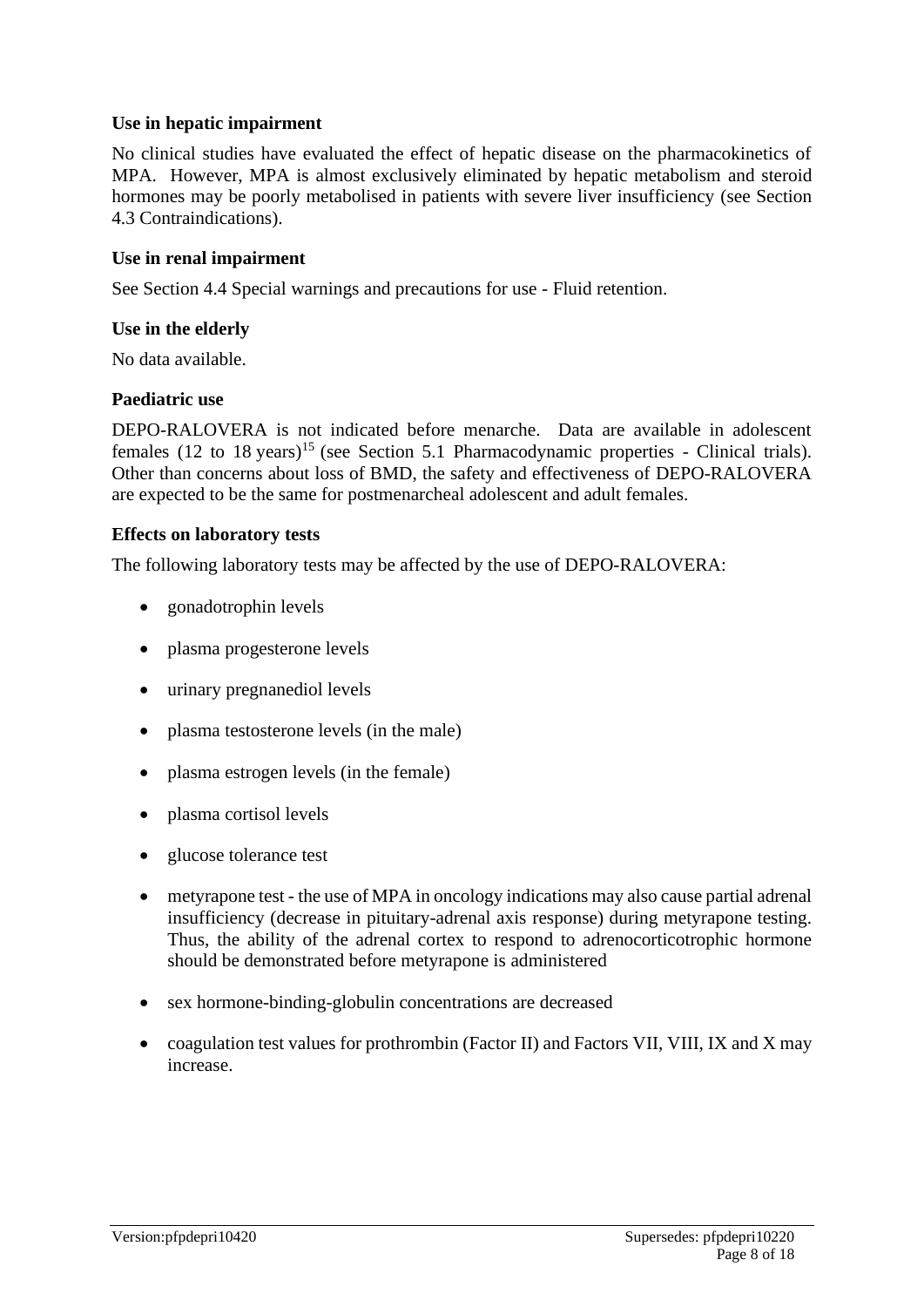# **4.5 Interactions with other medicines and other forms of interactions**

Aminoglutethimide administered concomitantly with DEPO-RALOVERA may significantly decrease the serum concentration of MPA.<sup>16</sup> DEPO-RALOVERA users should be warned of the possibility of decreased efficacy with the use of this or any related drugs.

MPA is metabolised in vitro primarily by hydroxylation via the CYP3A4. While specific drugdrug interaction studies evaluating the clinical effect of CYP3A4 inhibitors or inducers on MPA have not been conducted or reported in the literature, physicians should consider that interactions could occur which may result in compromised efficacy. Co-administration with CYP3A4 inducers may result in decreased systemic levels of MPA whilst co-administration with CYP3A4 inhibitors may result in increased MPA levels.

# **4.6 Fertility, pregnancy and lactation**

#### **Effects on fertility**

See Section 4.4 Special warnings and precautions – Return of fertility

#### **Use in pregnancy – Pregnancy Category D**

### **DEPO-RALOVERA IS NOT TO BE USED AS A TEST FOR PREGNANCY OR WHERE PREGNANCY IS SUSPECTED.**

Studies in animals have shown that progestogens, including MPA, may have an adverse effect on the developing fetus, including teratogenicity and fetotoxicity.

In addition, other animal studies have shown that high doses of progestogens can cause masculinisation of the female fetus.

Several reports suggest an association between intrauterine exposure to progestational drugs in the first trimester of pregnancy and genital abnormalities in male and female fetuses. The risk of hypospadias (5 to 8 per 1000 male births in the general population) may be approximately doubled with exposure to these drugs. There are insufficient data to quantify the risks to female fetuses, but because some of these drugs induce mild virilisation of the external genitalia of the female fetus and because of the increased association of hypospadias in the male fetus, it is prudent to avoid use of these drugs during the first trimester of pregnancy.

Children exposed to MPA *in utero* and followed to adolescence, showed no evidence of any adverse effects on their health including their physical, intellectual, sexual or social development.

If DEPO-RALOVERA is used during pregnancy, or if the patient becomes pregnant while using this drug, the patient should be apprised of the potential hazard to the fetus.

To ensure that DEPO-RALOVERA is not administered inadvertently to a pregnant woman, it is important that the first injection only be given:

- during the first 5 days after the onset of a normal menstrual period
- within 5 days post-partum if not breast feeding and
- if breast feeding, at the sixth week post-partum, after having excluded pregnancy.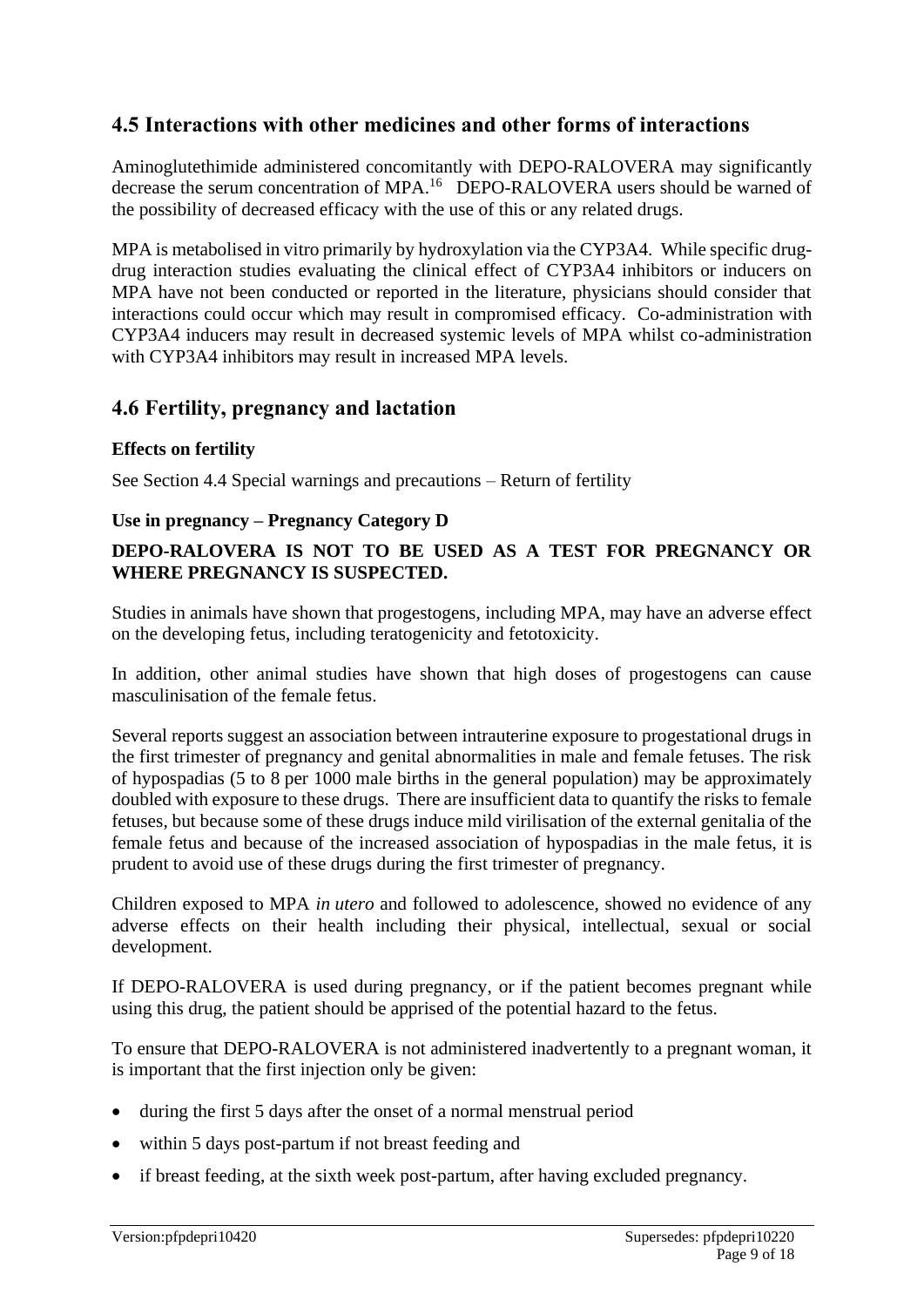When switching from other contraceptive methods, MPA IM should be given in a manner that ensures continuous contraceptive coverage based upon the mechanism of action of both methods, (e.g., patients switching from oral contraceptives should have their first injection of MPA within 7 days after taking their last active pill).

See Section 4.2 Dose and method of administration. See also Section 4.4 Special warnings and precautions for use.

#### **Use in lactation**

Detectable amounts of drug have been identified in the milk of mothers receiving DEPO-RALOVERA. In mothers who are breastfeeding and who are treated with DEPO-RALOVERA, milk composition, quality and amount are not adversely affected. Infants exposed to medroxyprogesterone via breast milk have been studied for developmental and behavioural effects through puberty. No adverse effects have been noted.

# **4.7 Effects on ability to drive and use machines**

The effects of this medicine on a person's ability to drive and use machines were not assessed as part of its registration.

# **4.8 Adverse effects (undesirable effects)**

The following events are associated with the use of progestogens including medroxyprogesterone:

*Cardiac disorders:* Palpitations, myocardial infarction, congestive heart failure.

*Endocrine disorders:* Prolonged anovulation, Cushingoid syndrome.

*Eye disorders:* Retinal embolism and thrombosis, diabetic cataract, visual impairment.

*Gastrointestinal:* Abdominal distension, nausea, constipation, diarrhoea, dry mouth.

*General disorders and administrative site conditions:* Fatigue, injection site reactions, malaise, hyperpyrexia.

*Hepatobiliary disorders:* Liver disorders, hepatic function abnormal (transient elevations of alkaline phosphatase and/or serum transaminase activities).

*Immune system disorders*: Anaphylactic reactions, anaphylactoid reactions, angioedema.

*Investigations:* Bone density decreased, blood pressure increased, weight increased, weight decreased, elevations of serum calcium and potassium levels, increases in white cell and platelet counts, decreased glucose tolerance.

*Metabolic and nutritional disorders:* Exacerbation of diabetes mellitus, hypercalcaemia.

*Musculoskeletal and connective tissue disorders*: Arthralgia, gluteal infiltration and abscess formation (this reaction appears to be related to the volume of agent administered and the highest frequency of this complication occurs with large volumes, i.e., greater than 2.5 mL), back pain, muscle spasm.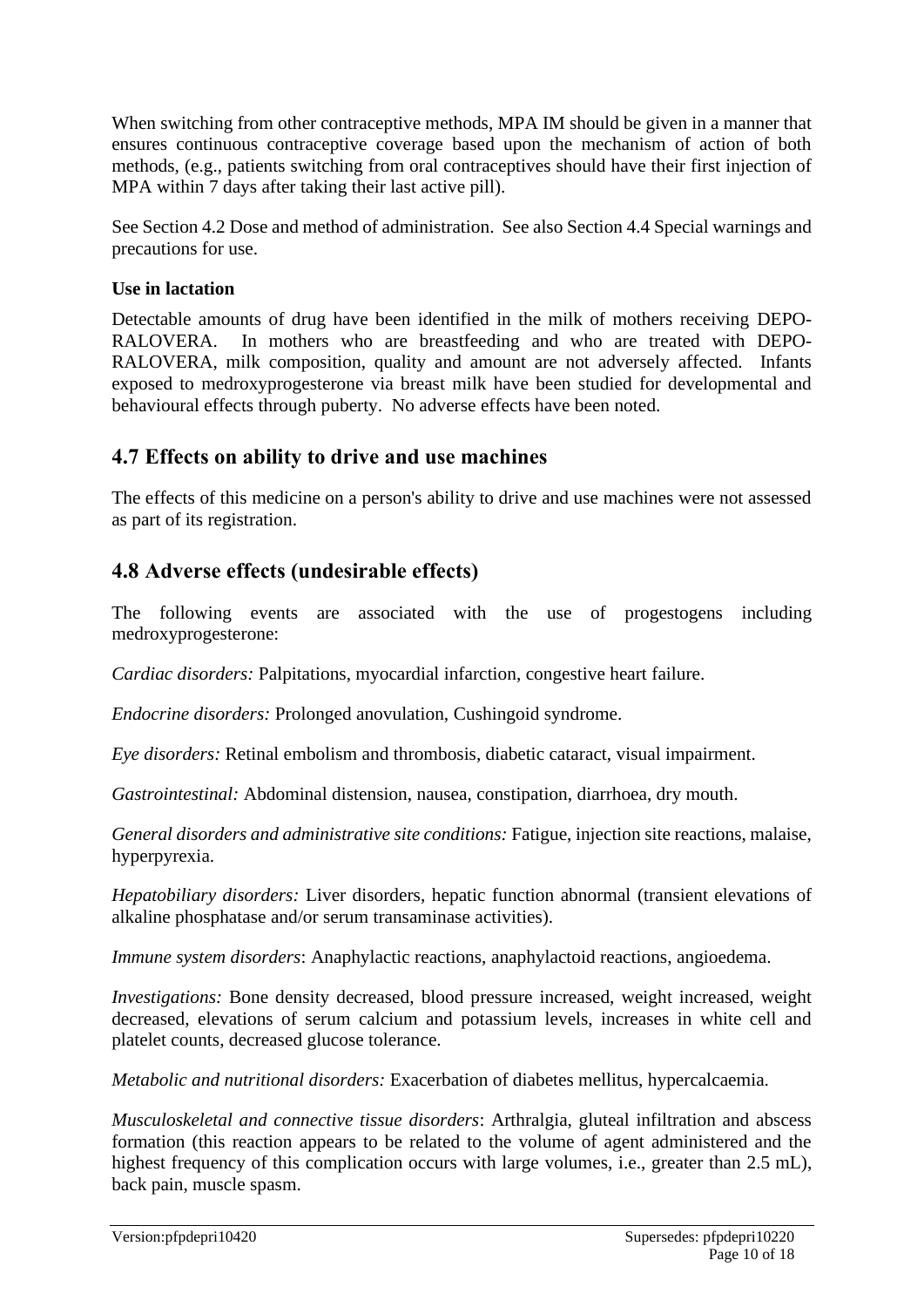*Nervous System disorders*: Cerebral infarction, somnolence, dizziness, headache, adrenergiclike effects (e.g., fine-hand tremors, sweating, cramps in calves at night), tremor.

*Psychiatric disorders:* Depression, insomnia, nervousness.

*Renal and urinary system disorders:* Glycosuria.

*Reproductive and breast disorders*: Dysfunctional uterine bleeding (irregular, increase, decrease, spotting), breast pain, breast tenderness, galactorrhoea, vaginal discharge, changes in the position of the transformation zone, cervical discharge.

*Respiratory, thoracic and mediastinal disorders:* Pulmonary embolism.

*Skin and subcutaneous tissue disorders:* Urticaria, pruritis, rash, acne, hirsutism, alopecia, hyperhidrosis.

*Vascular disorders*: Embolism and thrombosis, thrombophlebitis.

In a clinical trial conducted using DEPO-RALOVERA for contraception over 3,900 women, who were treated for up to 7 years, reported the following adverse reactions, which may or may not be related to the use of DEPO-RALOVERA. The following adverse reactions were reported by more than 5% of subjects:

- menstrual irregularities (bleeding and/or amenorrhoea)
- abdominal pain or discomfort
- dizziness
- weight fluctuation
- nervousness
- headache
- asthenia (weakness or fatigue).

Adverse reactions reported by 1% to 5% of subjects using DEPO-RALOVERA were:

- decreased libido or anorgasmia
- vaginitis
- backache
- pelvic pain
- leg cramps
- breast pain
- depression
- no hair growth or alopecia
- nausea
- bloating
- insomnia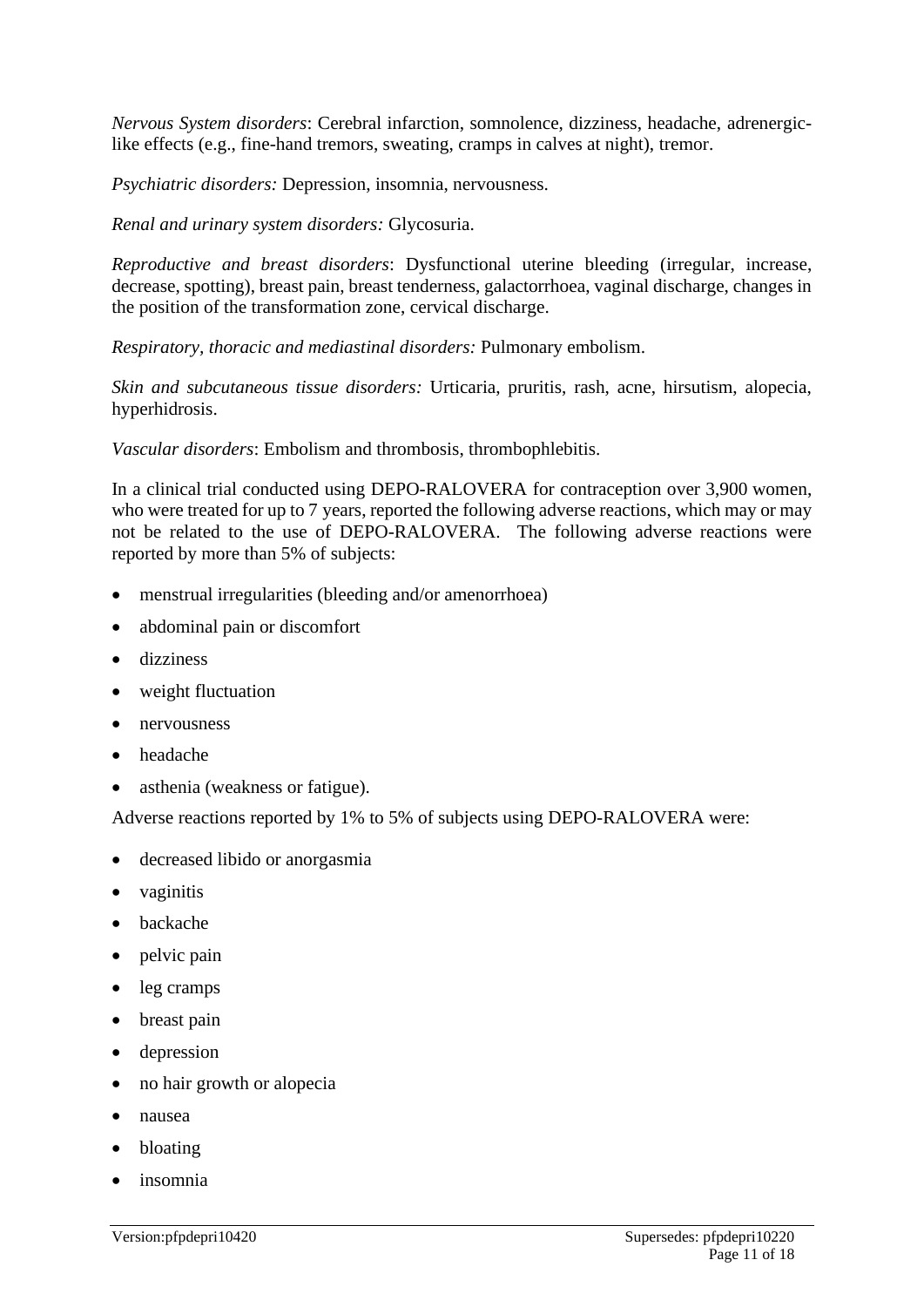- rash
- leukorrhoea
- oedema/fluid retention
- acne
- hot flushes.

The following events reported by fewer than 1% of subjects:

*Blood and lymphatic system disorders:* Blood dyscrasia, anaemia.

*Cardiac disorders:* Tachycardia, chest pain.

*Gastrointestinal disorders:* Gastrointestinal disorders, vomiting, rectal bleeding.

*General disorders and administrative site conditions:* Pyrexia, chills, excessive thirst, pain at injection site.

*Hepatobillary disorders*: Jaundice, jaundice cholestatic.

*Immune systems disorders:* Drug hypersensitivity reactions.

*Metabolism and nutrition disorders:* Changes in appetite.

*Musculoskeletal and connective tissue disorders:* Scleroderma, osteoporosis.

*Nervous system disorders:* Seizures, facial palsy, paralysis, somnolence, syncope.

*Psychiatric disorders:* Confusion, euphoria, loss of concentration, changes in libido.

*Renal and urinary disorders:* Genitourinary infections.

*Respiratory, thoracic and mediastinal disorders:* Pulmonary embolism, dyspnoea, asthma, dysphonia.

*Reproductive and breast disorder:* Galactorrhoea, dyspareunia, dyspareunia, vaginal cysts, changes in breast size, breast lumps or nipple bleeding, axillary swelling, breast cancer, prevention of lactation, sensation of pregnancy, lack of return to fertility, accidental pregnancy, uterine cervical erosions, cervical cancer, dysmenorrhoea, uterine hyperplasia.

*Skin and subcutaneous tissue disorders:* Chloasma, hirsutism, dry skin, hyperhidrosis, abnormal body odour.

*Vascular disorders:* Thrombophlebitis, deep vein thrombosis, varicose veins.

#### **Post-marketing experience**

In post-marketing experience, there have been reports of anaphylactic responses, thromboembolic events and rare cases of osteoporosis including osteoporotic fractures reported in patients taking DEPO-RALOVERA.<sup>17,18,19</sup>

There have been post-marketing reports of lipodystrophy acquired.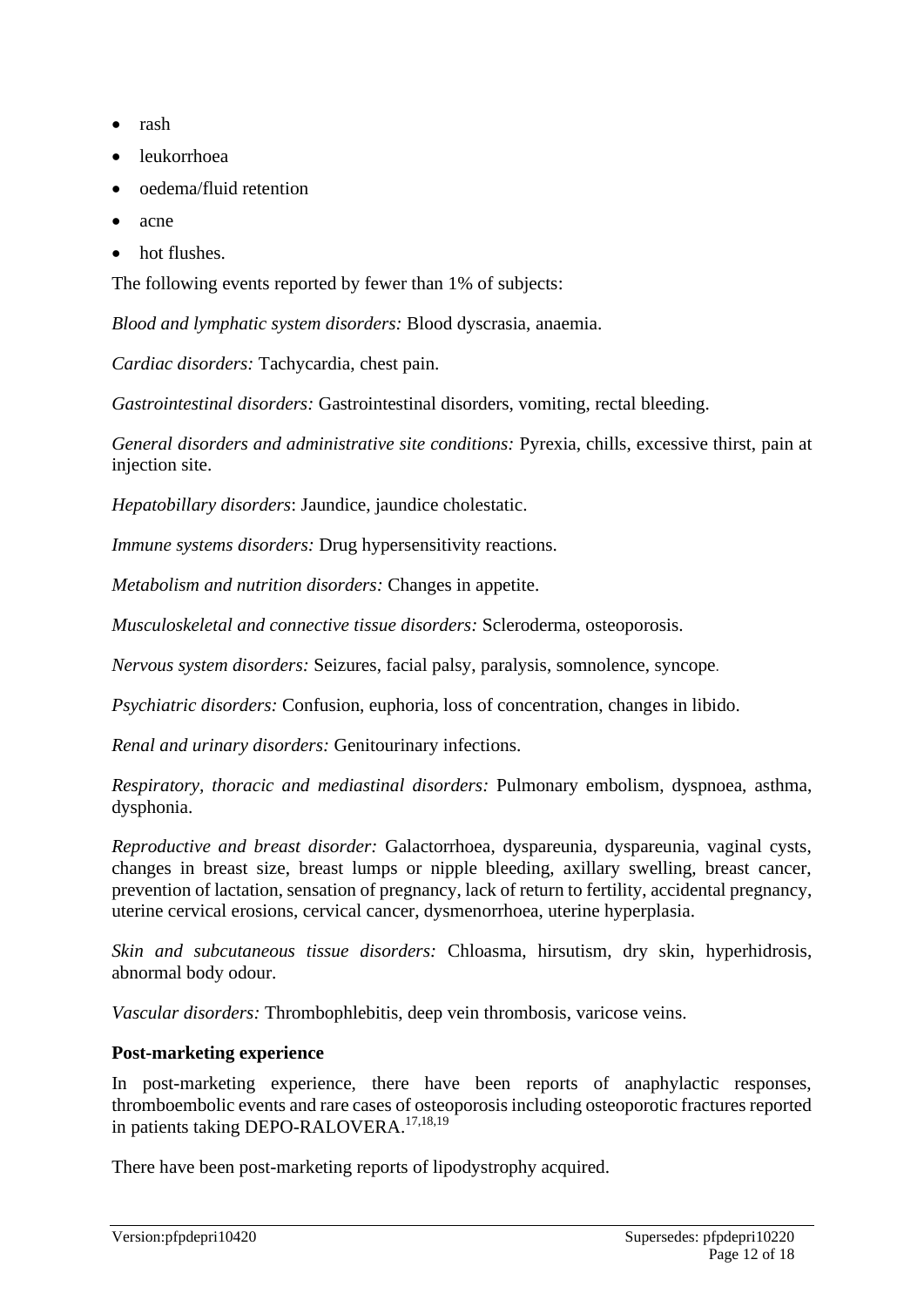There have been post-marketing reports of erectile dysfunction in association with use of MPA in oncology treatments.

Injection site nodule/lump, injection site persistent atrophy/indentation/dimpling, injection site reaction and injection site pain/tenderness were identified post-marketing.

### **Reporting suspected adverse effects**

Reporting suspected adverse reactions after registration of the medicinal product is important. It allows continued monitoring of the benefit-risk balance of the medicinal product. Healthcare professionals are asked to report any suspected adverse reactions at [www.tga.gov.au/reporting](http://www.tga.gov.au/reporting-problems)[problems.](http://www.tga.gov.au/reporting-problems)

# **4.9 Overdose**

No serious medical effects have been reported in association with overdosage of DEPO-RALOVERA injection suspension.

Oral doses up to 3 g per day have been well tolerated. Patients receiving pharmacological doses of MPA for treatments of neoplasms (400 mg/day or greater) may occasionally exhibit effects resembling those of glucocorticoid excess.

As with the management of any overdosage, the physician should carefully observe the patient for the potential side effects. Overdose treatment is symptomatic and supportive.

For information on the management of overdose, contact the Poisons Information Centre on 13 11 26 (Australia).

# **5. PHARMACOLOGICAL PROPERTIES**

# **5.1 Pharmacodynamic properties**

# **Mechanism of action**

### **Animal**

MPA induces responses in laboratory animals comparable to those caused by progesterone. It is more potent than progesterone and, when injected as a suspension, has a long duration of action. MPA induces glandular development in the endometrium, maintains pregnancy, delays parturition, inhibits ovulation and suppresses estrous cycles. Androgenic and anabolic effects have been noted, but the drug is apparently devoid of significant estrogenic activity. In selected animal tests it has some adrenocorticoid-like activity and in dogs increases serum growth hormone levels.

# **Human**

DEPO-RALOVERA is a progestational agent with prolonged progestational effects when administered by intramuscular (IM) injection. When administered 3 monthly in recommended doses to women with adequate endogenous estrogen, it transforms proliferative into secretory endometrium. MPA inhibits gonadotrophin production, which in turn prevents follicular maturation and ovulation. These actions produce the contraceptive effect. In 5 DEPO-RALOVERA clinical studies, the 3-month failure rate for the group of women treated with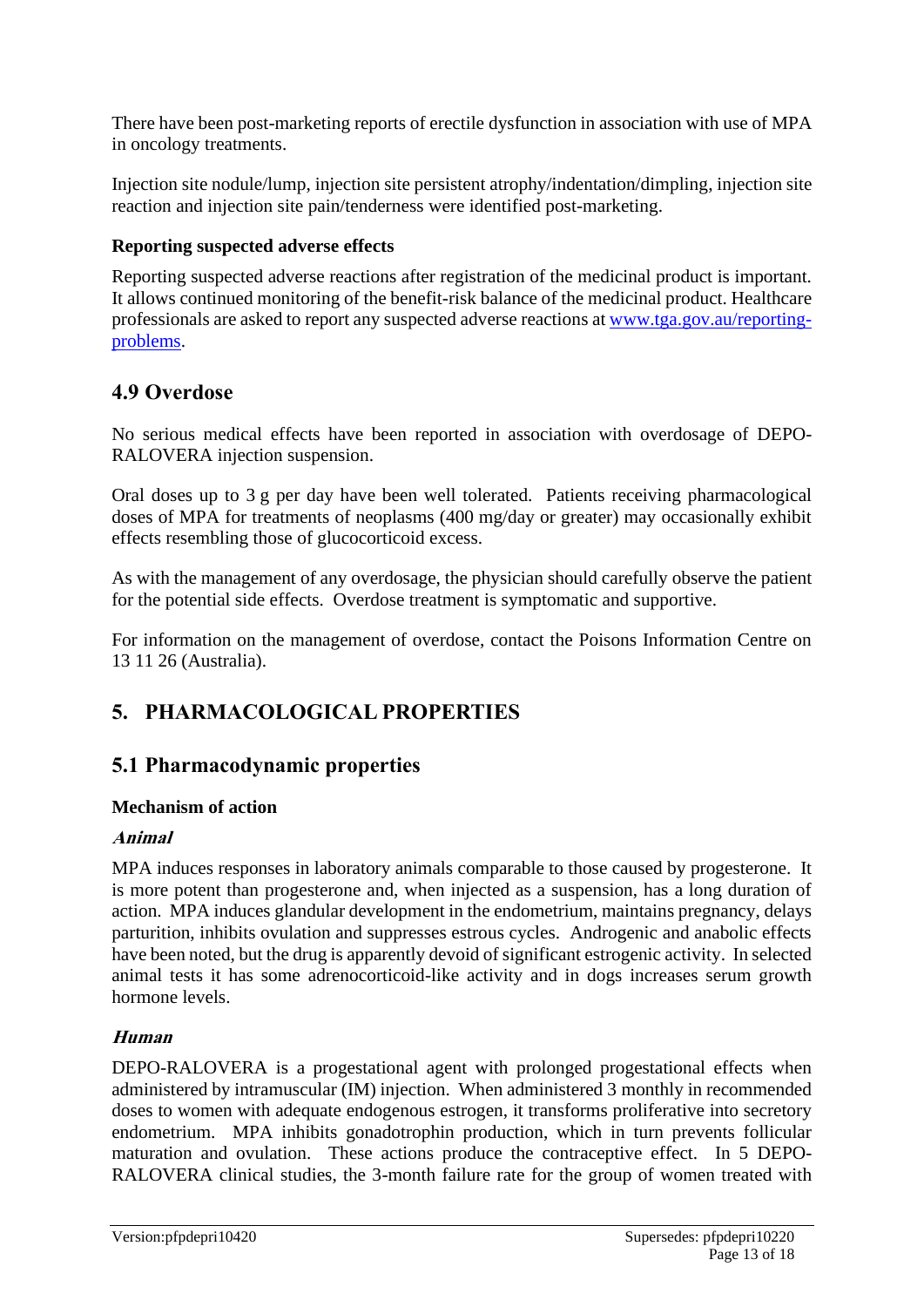DEPO-RALOVERA was zero (no pregnancies reported to 0.7 by Life-Table method).<sup>20.21</sup> The effectiveness of DEPO-RALOVERA is dependent on the woman returning every 3 months for re-injection.

Women with lower body weights conceive sooner than women with higher body weights after discontinuation of DEPO-RALOVERA.

### **Clinical trials**

# **Bone mineral density changes in adult women 22**

In a controlled, clinical study adult women using DEPO-RALOVERA (150 mg IM) for up to 5 years for contraception showed spine and hip mean bone mineral density (BMD) decreases of 5-6%, compared to no significant change in BMD in the control group. The decline in BMD was more pronounced during the first two years of use, with smaller declines in subsequent years. Mean changes in lumbar spine BMD of -2.9%, -4.1%, -4.9%, -4.9% and -5.4%after 1, 2, 3, 4 and 5 years, respectively, were observed. Mean decreases in BMD of the total hip and femoral neck were similar.

After stopping use of DEPO-RALOVERA (150 mg IM), there was partial recovery of BMD toward baseline values during the 2-year post-therapy period. A longer duration of treatment was associated with a slower rate of BMD recovery. See Section 4.4 Special warnings and precautions for use.

# **BMD changes in adolescent females (12 to 18 years) 15, 23**

An open-label non-randomised clinical study of DEPO-RALOVERA (150 mg IM every 12 weeks for up to 240 weeks (4.6 years) in adolescent females (12 to 18 years) for contraception also showed that DEPO-RALOVERA use was associated with a significant decline in BMD from baseline. Among subjects who received  $\geq 4$  injections/60-week period, the mean decrease in lumbar spine BMD was -2.1 % after 240 weeks; mean decreases for the total hip and femoral neck were -6.4 % and -5.4 %, respectively. In contrast, most adolescent girls will significantly increase bone density during this period of growth following menarche.

Based on mean changes, post-treatment follow-up showed that lumbar spine BMD recovered to baseline levels approximately 1.2 years after treatment was discontinued and hip and femoral neck BMD recovered to baseline levels approximately 4.6 years after treatment was discontinued (see Section 4.4 Special warnings and precautions for use).

# **5.2 Pharmacokinetic properties**

### **Absorption**

Parenteral MPA is a long acting progestational steroid. Its long duration of action results from its slow absorption from the injection site.

Following a single 150 mg IM dose of DEPO-RALOVERA, MPA levels increase for approximately 3 weeks to reach peak plasma concentrations of 1 to 7 ng/mL. The levels then decrease exponentially until they become undetectable (<100 pg/mL) between 120 and 200 days following the injection. Considerable interindividual variability in serum levels occurs after administration of standard doses of IM MPA.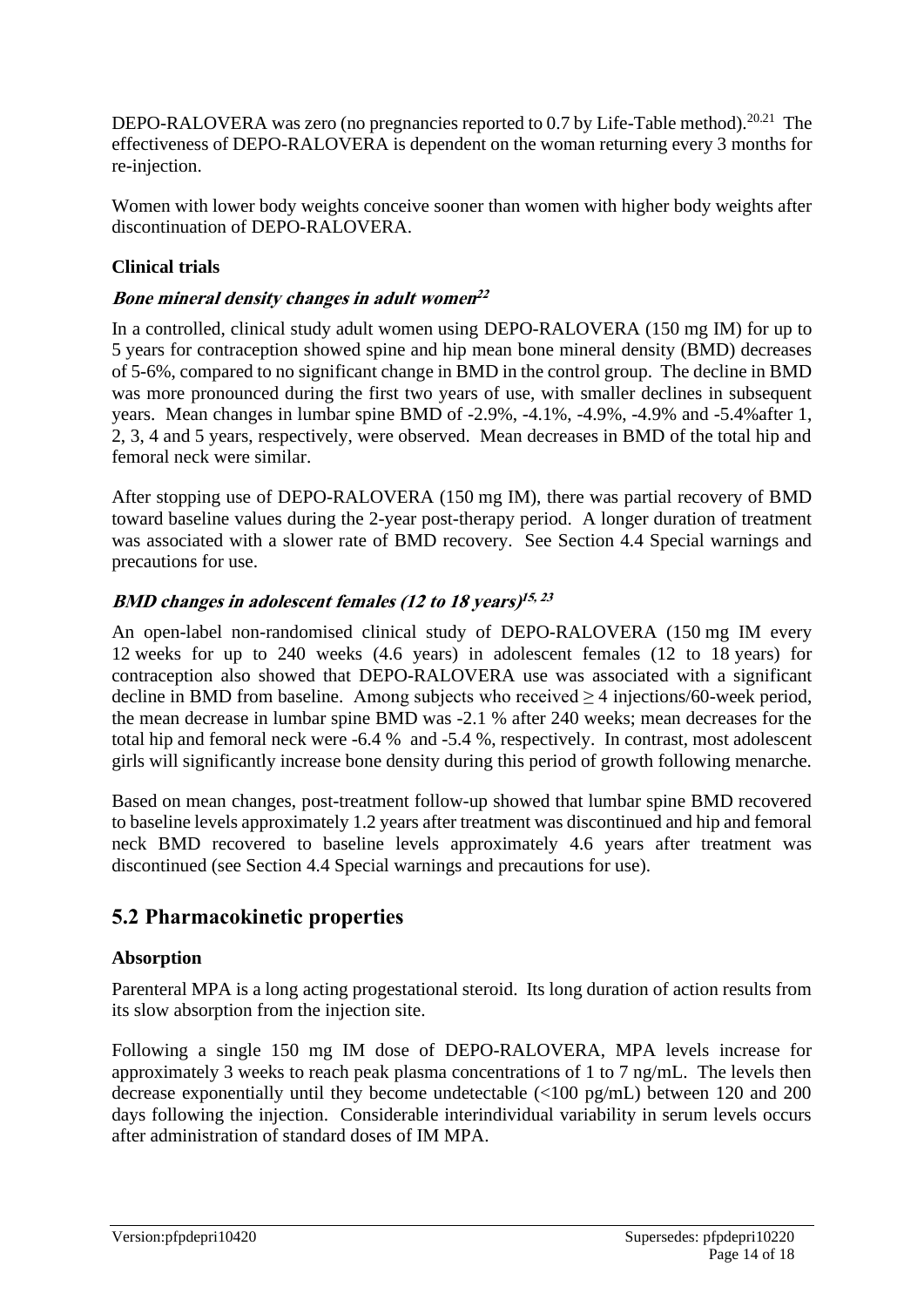### **Metabolism**

MPA is metabolised and conjugated in the liver. Metabolic products are predominantly excreted in the urine, both as conjugated and free forms.

# **5.3 Preclinical safety data**

#### **Genotoxicity**

No data available.

#### **Carcinogenicity**

No data available.

# **6. PHARMACEUTICAL PARTICULARS**

# **6.1 List of excipients**

Macrogol 3350

Sodium chloride

Polysorbate 80

Methyl hydroxybenzoate

Propyl hydroxybenzoate

Water for Injections

# **6.2 Incompatibilities**

Incompatibilities were either not assessed or not identified as part of the registration of this medicine.

# **6.3 Shelf life**

In Australia, information on the shelf life can be found on the public summary of the Australian Register of Therapeutic Goods (ARTG). The expiry date can be found on the packaging.

# **6.4 Special precautions for storage**

Store below 30°C. Do not freeze.

# **6.5 Nature and contents of container**

DEPO-RALOVERA 150 mg/mL injection suspension is supplied as 1 x 1 mL vials.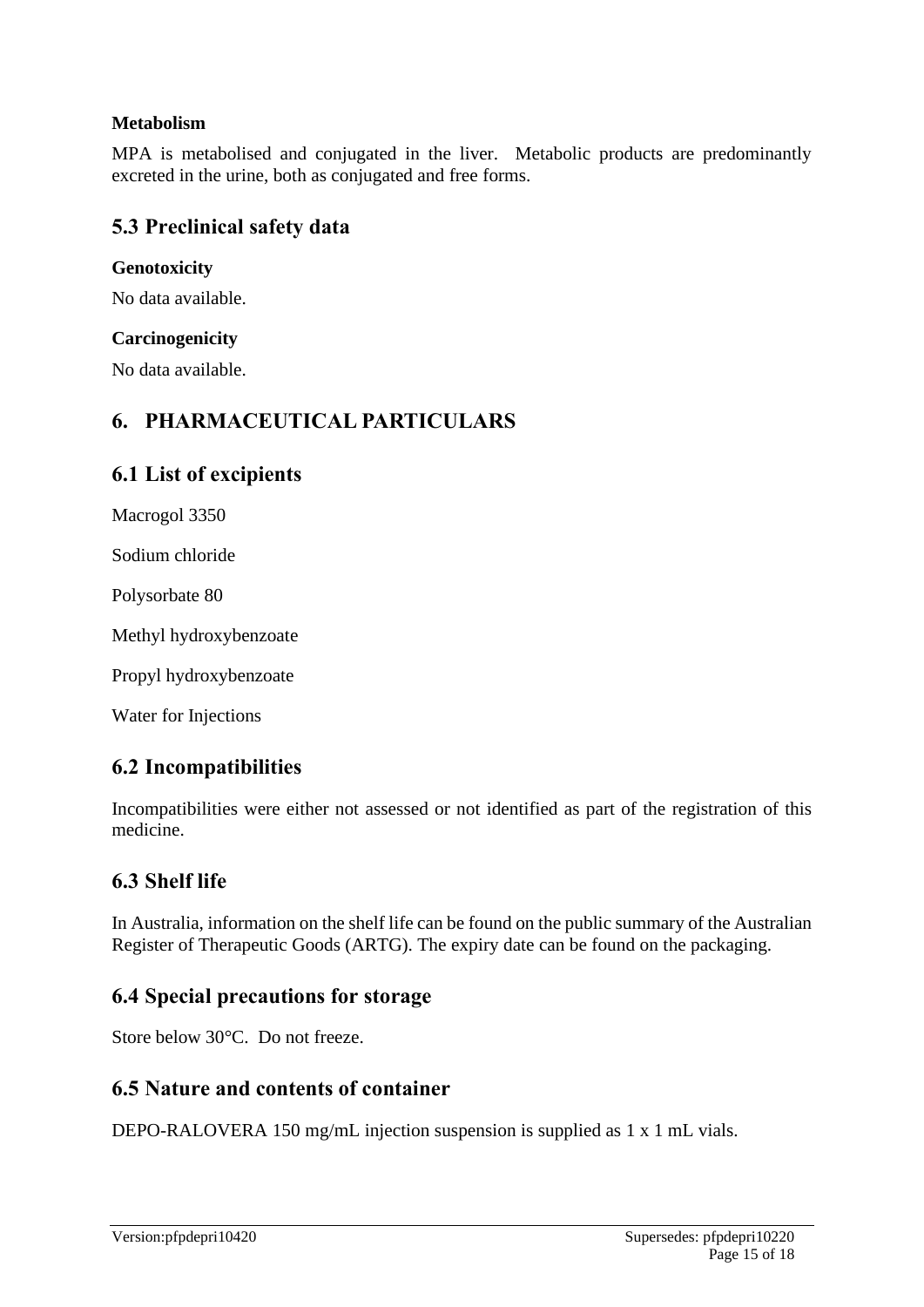# **6.6 Special precautions for disposal**

In Australia, any unused medicine or waste material should be disposed of in accordance with local requirements.

# **6.7 Physicochemical properties**

MPA is a progestogen and a derivative of progesterone. It is a white to off-white, odourless crystalline powder, stable in air, melting between 200°C and 210°C. It is freely soluble in chloroform, soluble in acetone and dioxane, sparingly soluble in ethanol and methanol, slightly soluble in ether and insoluble in water.

### **Chemical structure**

MPA is 6 $\alpha$ -methyl-3,20-dioxopregn-4-en-17 $\alpha$ -yl acetate, the molecular formula is C<sub>24</sub>H<sub>34</sub>O<sub>4</sub> and its molecular weight is 386.52. The structural formula is as follows:



# **CAS number**

71-58-9

# **7. MEDICINE SCHEDULE (POISONS STANDARD)**

S4, Prescription Only Medicine.

# **8. SPONSOR**

Pfizer Australia Pty Ltd Level 17, 151 Clarence Street Sydney NSW 2000 Toll Free Number: 1800 675 229 www.pfizer.com.au.

# **9. DATE OF FIRST APPROVAL**

31 May 1993.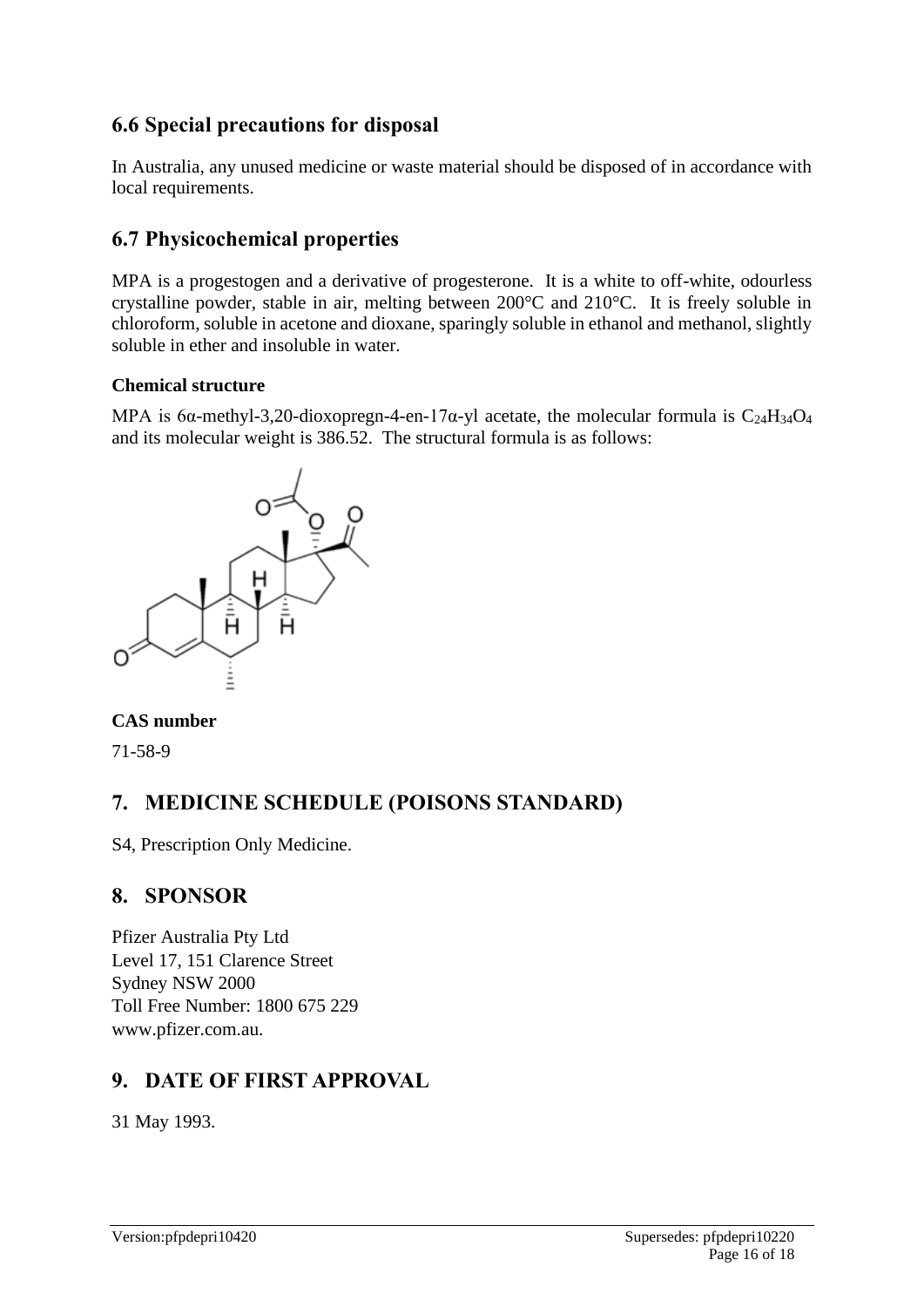# **10. DATE OF REVISION**

29 April 2020

Registered trademark

#### **Summary Table of Changes**

| <b>Section changed</b> | <b>Summary of new information</b>                      |
|------------------------|--------------------------------------------------------|
| 4.4, 5.1               | Update to post-treatment time to baseline BMD recovery |

# **REFERENCES**

- 1. Wolter KD. Clinical Overview to Support Bone Mineral Density Revisions dated Sep04 Pfizer Inc.
- 2. Wolter KD. Clinical Overview to Support Bone Mineral Density Revisions for Oral and High Dose Parenteral Formulations. Dated Oct04, Pfizer Inc.
- 3. Schwallie PC, Assenzo JR. Contraceptive use-efficacy study utilizing medroxyprogesterone acetate administered as an intramuscular injection once every 90 days. Fertil Steril 24:331-339, 1973.
- 4. Looker AC. Dietary Supplement Use in Women: Current Status and Future Directions. Amer Soc of Nutr Sci 002213166/2003 1987S-1991S.
- 5. WHO Collaborative Study of Neoplasia and Steroid Contraceptives. Breast cancer and depot-medroxyprogesterone acetate: A multi-national study. Lancet 338:833-838, 1991.
- 6. WHO Collaborative Study of Neoplasia and Steroid Contraceptives. Depot medroxyprogesterone acetate (DMPA) and risk of epithelial ovarian cancer. Int J Cancer 49:191-95, 1991.
- 7. WHO Collaborative Study of Neoplasia and Steroid Contraceptives. Depot medroxyprogesterone acetate (DMPA) and risk of liver cancer. Int J Cancer 49:182-185, 1991.
- 8. WHO Collaborative Study of Neoplasia and Steroid Contraceptives. Depot medroxyprogesterone acetate (DMPA) and risk of invasive squamous cell cervical cancer. Contraception 45:299-312, 1992.
- 9. WHO Collaborative Study of Neoplasia and Steroid Contraceptives. Depot medroxyprogesterone acetate (DMPA) and risk of endometrial cancer. Int J Cancer 49:186-190, 1991.
- 10. Paul C, Skegg DC, Spears GF. Depo-medroxyprogesterone (DEPO-PROVERA) and risk of breast cancer. BMJ 299: 759-62, 1989.
- 11. Australian Institute of Health & Welfare, Australasian Association of Cancer Registries. Cancer in Australia 1983-1985. Cancer Series Number 1.
- 12. Gray, RH, Pardthaisong T. In Utero Exposure to Steroid Contraceptives and Survival During Infancy. Am J Epidemiol 134:804-811, 1991.
- 13. Pardthaisong T, Gray RH. In Utero Exposure to Steroid Contraceptives and Outcome of Pregnancy. Am J Epidemiol 134:795-803, 1991.
- 14. Pardthaisong T, Gray RH, McDaniel EB, Chandacham A. Steroid Contraceptive Use and Pregnancy Outcome. Teratology 38:51-58, 1988.
- 15. D'Angelo P, Wajszczuk C. Interim Statistical Report DEPO-PROVERA: Evaluation of Bone Mineral Density and Total Body Calcium in Adolescent DP150CI Users and